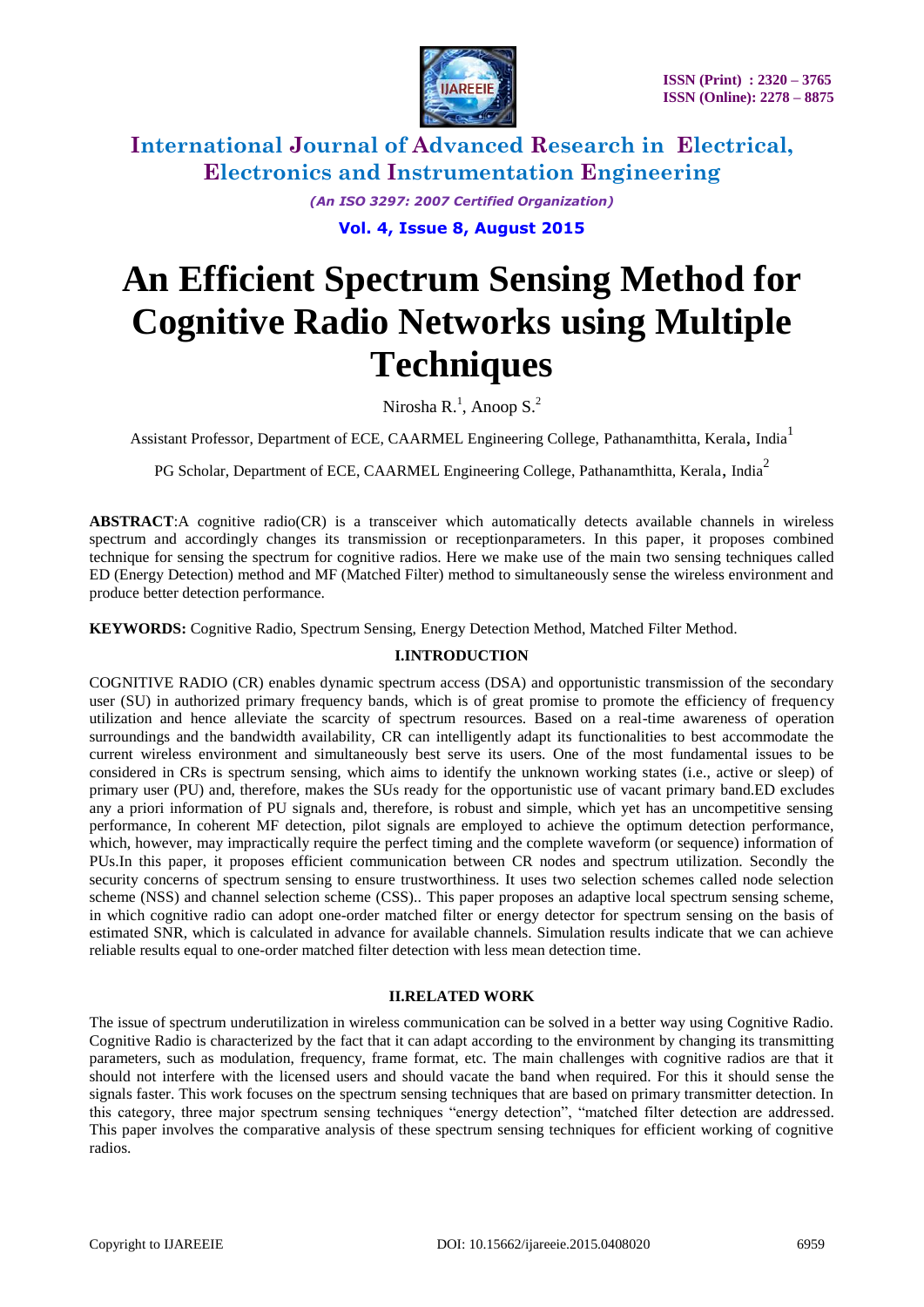

*(An ISO 3297: 2007 Certified Organization)*

## **Vol. 4, Issue 8, August 2015**

#### **III.SPECTRUM HOLES**

The CR enables the usage of temporally unused frequency bands which are commonly known as spectrum holes. Usually spectrum holes are generally categorized into temporalspectrumholes and spatial spectrum holes. A temporal spectrum hole is unoccupied by the PUduring the time of sensing. Hence, this band can be used by SUs in the current time slot. Spectrum sensing of this kind does not require complex signal processing. A spatial spectrumhole is a band which is unoccupied by the PU at some spatial areas; and therefore can be occupied by SUs As well asoutside this area. Spatial sensing of a PUneeds complex signal processing algorithms [6], [7].Fig 1 shows the spectrum holes in the active user region.



Fig 1: Spectrum Holes

In terms of power spectra of incoming RF is classifying the spectrum holes into three broadly defined types [8]

- **1**. Black spaces, which are dominated by high-power "local "interfere some of the time.
- **2**. Grey spaces, which are partially dominated by low-power interference.

**3**. White spaces, which are free of RF interference except for white Gaussian noise.

Among these three, white spaces and grey spaces can be used by unlicensed operators if accurate sensing technique is designed, and Black spaces cannot be used because usage of this space will cause interference to the PU.

#### **IV.COMBINED METHOD FOR SPECTRUM SENSING**

Here we are combining the two well-known sensing techniques explained above for the better sensing results [1]. The block diagram representation of such an idea is shown below in Fig 2.



Fig 2: Combined Method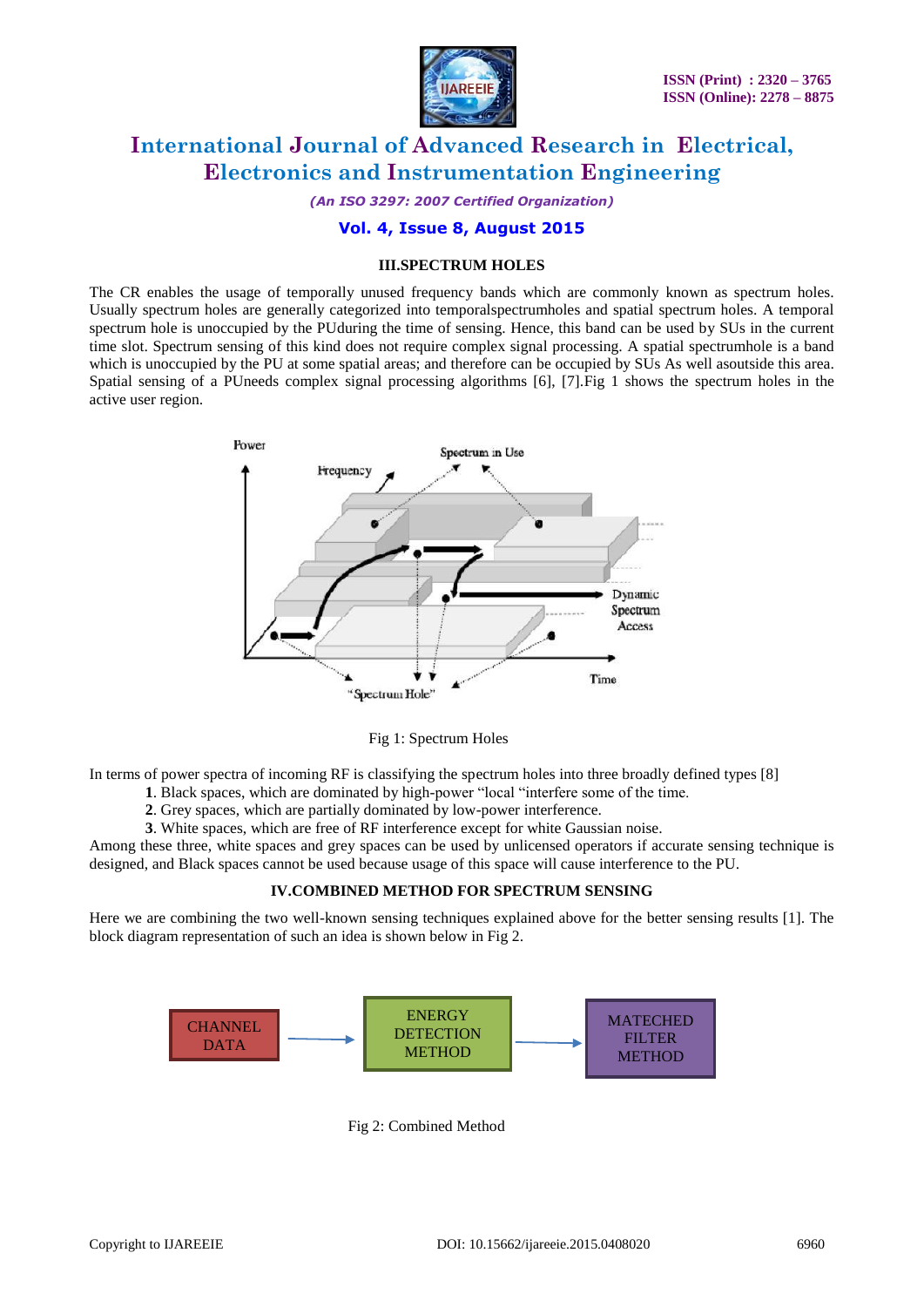

*(An ISO 3297: 2007 Certified Organization)*

## **Vol. 4, Issue 8, August 2015**

In this combined method, signal is passed through band pass filter of the bandwidth W and is integrated over time interval. The output from the integrator block is then compared to a predefined threshold. This comparison is used to discover the existence of absence of the primary user [7]. The threshold value can set to be fixed or variable based on the channel conditions. The ED is said to be the Blind signal detector because it ignores the structure of the signal. It estimates the presence of the signal by comparing the energy received with a known threshold ν derived from the statistics of the noise. A matched filter (MF) is a linear filter designed to maximize the output signal to noise ratio for a given input signal [3]. When secondary user has a priori knowledge of primary user signal, matched filter detection is applied. Matched filter operation is equivalent to correlation in which the unknown signal is convolved with the filter whose impulse response is the mirror and time shifted version of a reference signal [6].

Matched filter need any prior information to sense the spectrum efficiently. In this combined method first the data is fed to the ED detector and after the preliminary threshold comparison the sensed data is fed to MF detector. Thus the prior information to the MF filter is achieved. Thus according to the postulates established the detectors decides whether there is an active user or not and if not the SU is made access to the channel.

#### **V. RESULT AND DISCUSSION**

In the fig 1, it shows the graph of SNRVs.Probability of detection. It shows the detection performance of ED method only with a channel gain L=10.



Fig. 1 Detection performance of ED method only.(With Channel Gain L=10)

This shows the detection performance when we use the ED method only. It shows the increment in the probability of detection for SNR value -5 onwards.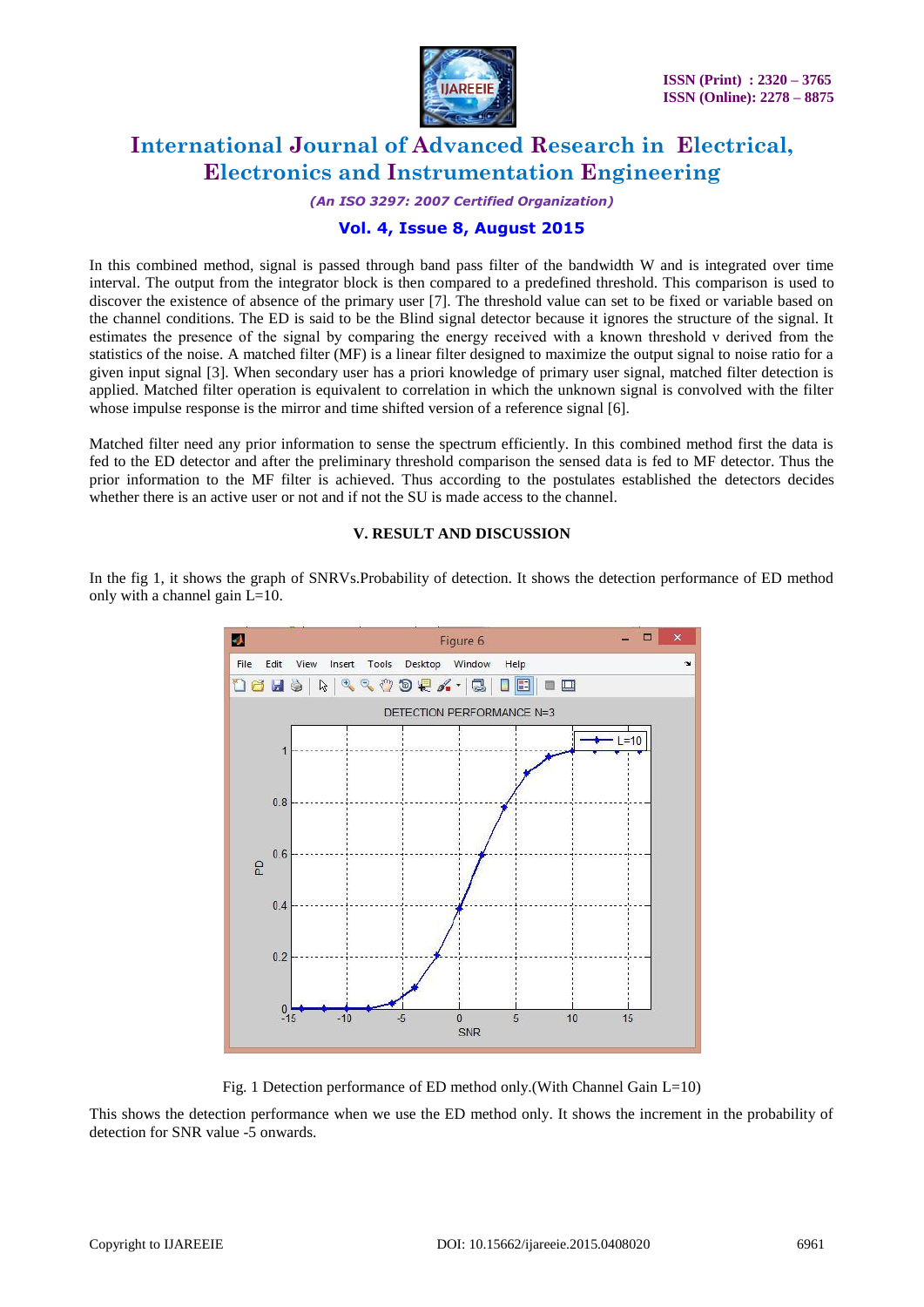

*(An ISO 3297: 2007 Certified Organization)*

In the fig 2, it shows the graph of SNR Vs. Probability of detection. It shows the detection performance of hybrid ED and MF methods.



Fig. 2 Detection performance of hybrid ED and MF methods.

This shows the detection performance when we use both ED and MF method together. It shows the increment in the probability of detection for SNR value -15 onwards. Hats an improvement which can improve the efficiency of accurate sensing.

#### **V.CONCLUSION**

In order to sense the spectrum holes consistently and resourcefully, in this paper we propose matched filter and ED method based cooperative spectrum sensing in CR networks. Here we adapt the advantages of both Energy detection methods and Matched Filter Detection method. Initially we are taking the signal data and fed it to both these detectors and by acting as a combined unit the resultant detection process stands out among the individual performances.

#### **REFERENCES**

- [1] J. Mitola and G. Q. Maguire, Cognitive Radio: Making Software Radios More Personal,IEEE Personal Communications, vol. 6, no. 4, Aug. 1999, pp. 13-18.
- [2] S. Haykin, Cognitive Radio: Brain-Empowered Wireless Communications, IEEE Journal on Selected Areas in Communications, vol. 23, no. 2, Feb. 2005, pp. 201-220.Q.
- [3] Y. C. Liang, K. C. Chen, G. Y. Li, and P. Mahonen, Cognitive Radio Networking andCommunications: An Overview, IEEE Transactions on Vehicular Technology, vol. 60, no.7, September 2011, pp. 3386-3407..
- [4] L. Lu, X. W. Zhou, U. Onunkwo and G. Y. Li, Ten Years of Cognitive Radio Technology,EURASIP Journal on Wireless Communications and Networking, vol. 28, 2012, pp. 1-16.
- [5] Haykin, D. J. Thomson, J. H. Reed, Spectrum Sensing for Cognitive Radio, The Proceedings of IEEE, vol. 97, no. 5, 2010, pp. 849-877.

**Vol. 4, Issue 8, August 2015**